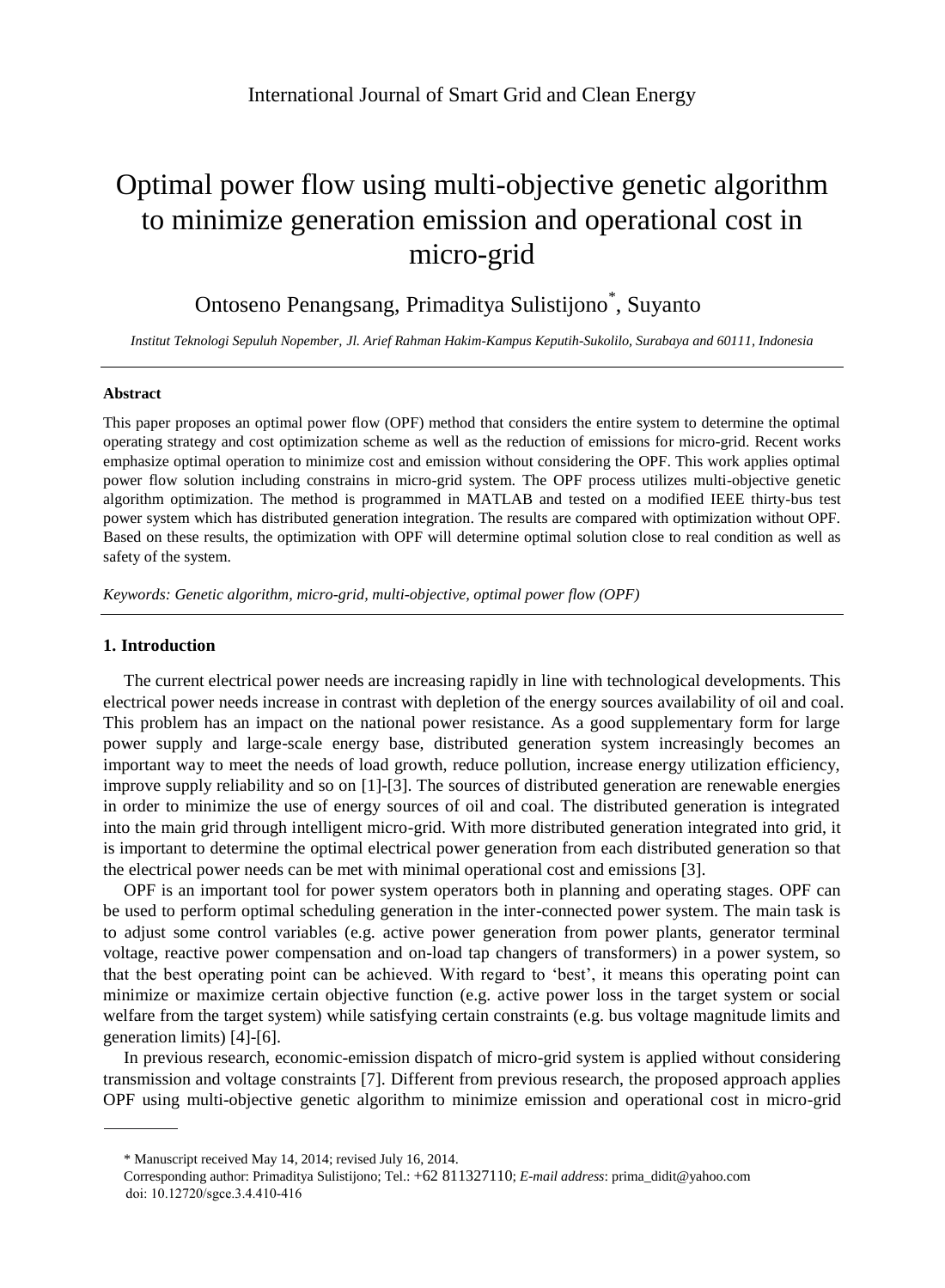system. OPF is integrated in the economic-emission dispatch based on artificial intelligence by using multi-objective genetic algorithm. This algorithm is applied to find the optimal solution which is a compromise between multiple and contradicting objectives, which determines an optimal power flow solution that considers the system limitations such as voltage and power limits.

#### **2. Illustrative Micro-Grid Model**

Typical micro-grid is shown in Fig. 1. The model tested in this research is shown in Fig. 2. It combines many electrical sources on a plant. These electrical sources are wind turbine (WT), micro turbine (MT), diesel generators (DG), photovoltaic arrays (PV), fuel cells (FC). Many of them are renewable energy sources like WT and PV so the fuel input is needed only for the DG, FC, and MT. To serve the load demand, electrical power can be produced either directly by PV, WT, DG, MT, or FC. Each component of the micro-grid system is modelled separately based on its characteristic and constraints [7].



Fig. 1. Typical micro-grid.



Fig. 2. Modified IEEE thirty-bus test [9].

#### *2.1. Optimization model*

To use the model of the plant, the power demand has to be defined by the load. Besides that, locally available energy information also has to be defined like solar irradiation data  $(W/m<sup>2</sup>)$ , outside temperature (°C), wind speed (m/s), as well as cost of fuels (\$/liter) for DG and natural gas price for supplying FC and MT (\$/kWh). It is important to know the technical and economic performance characteristics of supply options like rated power for PV, power curve for WT, and fuel consumption characteristics for DG, FC, and MT [7].

# *2.2. Proposed objective function*

The major concern in the design of an electrical system that utilizes micro-grid sources is the accurate selection of output power that can economically satisfy the load demand, while minimizing the emission. Hence the proposed objective function is to minimize the operation cost  $(\frac{6}{h})$  and the emissions  $(\frac{g}{h})$ , subject to power balance constraints [7].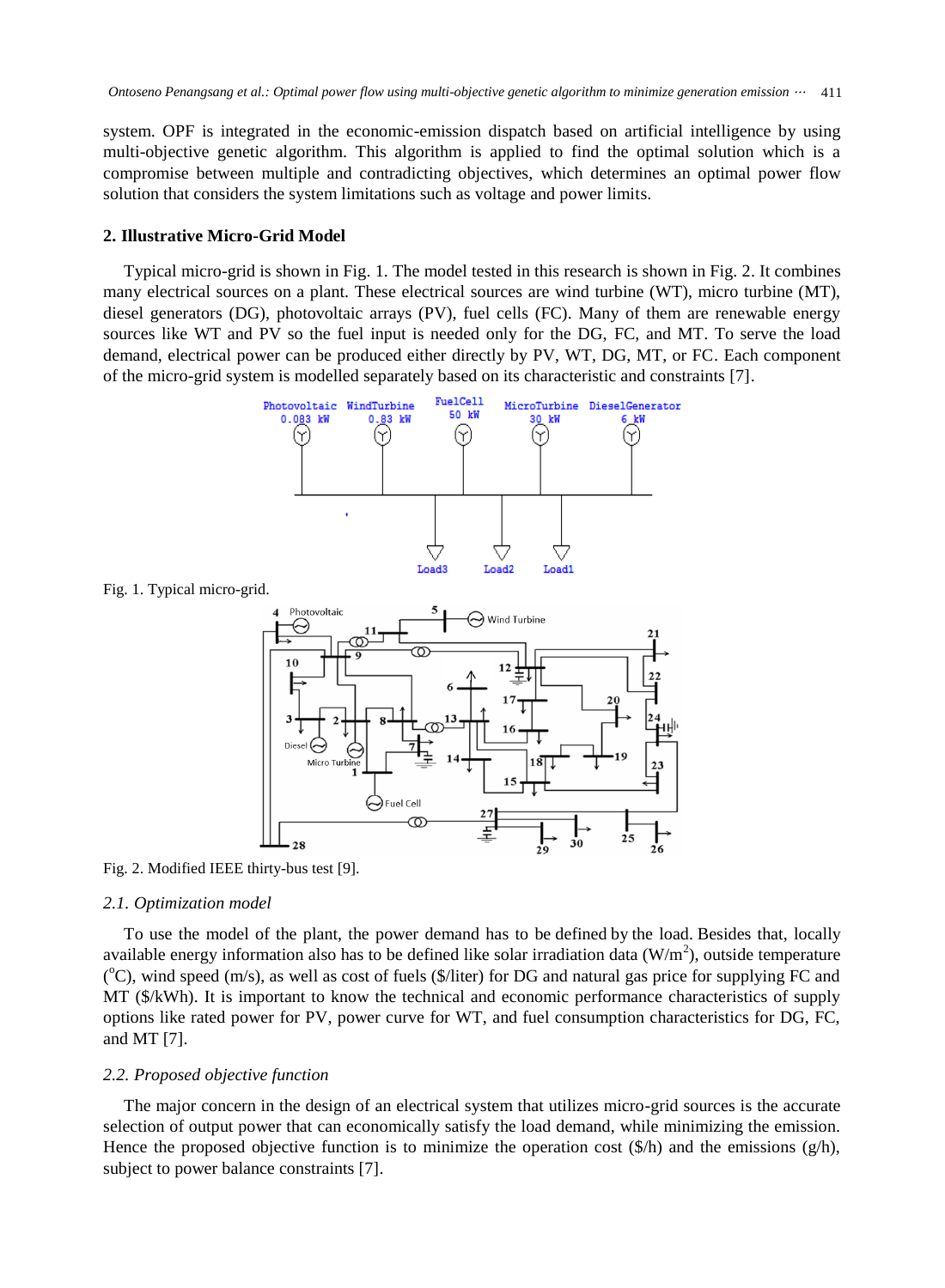*A. Operating cost (OC)*

The cost function takes the form:

$$
CF(P) = CF(P_{FC}) + CF(P_{MT}) + CF(P_{DG})
$$
\n<sup>(1)</sup>

where  $CF(P)$  represents the operating costs in \$/h,  $CF(P_{FC})$  for the FC,  $CF(P_{MT})$  for the MT and  $CF(P_{DG})$ for the DG.

*OC-Fuel Cell*. The fuel cost for the fuel cell is calculated as follows [10]:

$$
CF(P_{FC}) = C_{nl} \frac{P_{FC}}{\eta}
$$
 (2)

where  $C_{nl}$  is the natural gas price to supply the fuel cell,  $P_{FC}$  is the net electrical power, and  $\eta$  is the cell efficiency.

*OC-Micro Turbine*. Micro turbine models are similar to those of fuel cells [10]-[12]. However, the parameters and curves are modified to properly describe the performance of a MT unit. The fuel cost for the micro turbine is calculated as follows:

$$
CF(P_{MT}) = C_{nl} \frac{P_{MT}}{\eta}
$$
 (3)

where  $C_{nl}$  is the natural gas price to supply the micro turbine,  $P_{MT}$  is the net electrical power, and  $\eta$  is the cell efficiency.

*OC-Diesel Generator*. The fuel cost of a power system can be expressed mainly as a function of its real power output and can be modelled by a quadratic polynomial [10], [13]. The total diesel fuel consumption rate (liter/h),  $CF(P_{DG})$  can be expressed as:

$$
CF(P_{DG}) = a + bP_{DG} + cP_{DG}^2 \tag{4}
$$

where *a*, *b*, and *c* are the coefficients of particular generator,  $P_{DG}$  is the output power of the diesel generator in (kW) assumed to be known. Typically, the constants *a*, *b*, and *c* are given by the manufacturer. For example, diesel fuel consumption data of a 6-kW diesel generator set (Cummins Power) model DNAC 50 Hz  $[10]$ ,  $[14]$  is available in liter/h at  $1/4$ ,  $1/2$ ,  $3/4$ , and full loads. From the data sheet the parameters in (4) are:  $a = 0.4333$ ,  $b = 0.2333$ , and  $c = 0.0074$ .

*Wind Turbine optimization*. In the design of a wind turbine model, two important factors are considered; the availability of the wind and the power curve of the wind turbine itself. The available wind generator output, is a function of the wind velocity. In order to model the performance of the wind turbine, the power curve of the wind turbine must be obtained. The following is the model used to calculate the output power generated by the wind turbine generator [10], [15], [16]:

$$
P_{WT} = 0, \ \ V_{ac} < V_{ci}, \ P_{WT} = aV_{ac}^2 + bV_{ac} + c, \ \ V_{ci} \le V_{ac} < V_r, \ P_{WT,r} = 130, \ \ V_r \le V_{ac} > V_{co} \tag{5}
$$

where  $P_{wt,r}$ ,  $V_{ci}$ , and  $V_{co}$  are the rated power, cut-in and cut-out wind speed, respectively. Furthermore,  $V_r$ and *Vac* are the rated and actual wind speed, respectively. For modelling the performance of a wind turbine, the mathematical equation of the power curve of a wind turbine must be obtained. The parameters are as follows:  $a = 3.4$ ;  $b = -12$ ;  $c = 9.2$ ;  $P_{wt,r} = 130$  watt;  $V_{ci} = 3.5$  m/s;  $V_{co} = 18$  m/s;  $V_r =$ 17.5 m/s.

*Photovoltaic optimization*. Photovoltaic generations are systems which convert the sunlight directly to electricity. The characteristics of the PV in operating conditions that differ from the standard condition (1000  $W/m^2$ , 25<sup>o</sup>C cell temperature), the influences of the solar irradiation and ambient temperature on PV characteristics are modelled. The effect of solar intensity is modelled by considering the power output of the module to be proportional to the irradiance [10], [17], [18]. The PV Modules are treated at Standard Test Condition (STC). The output power of the module can be calculated using equation (6):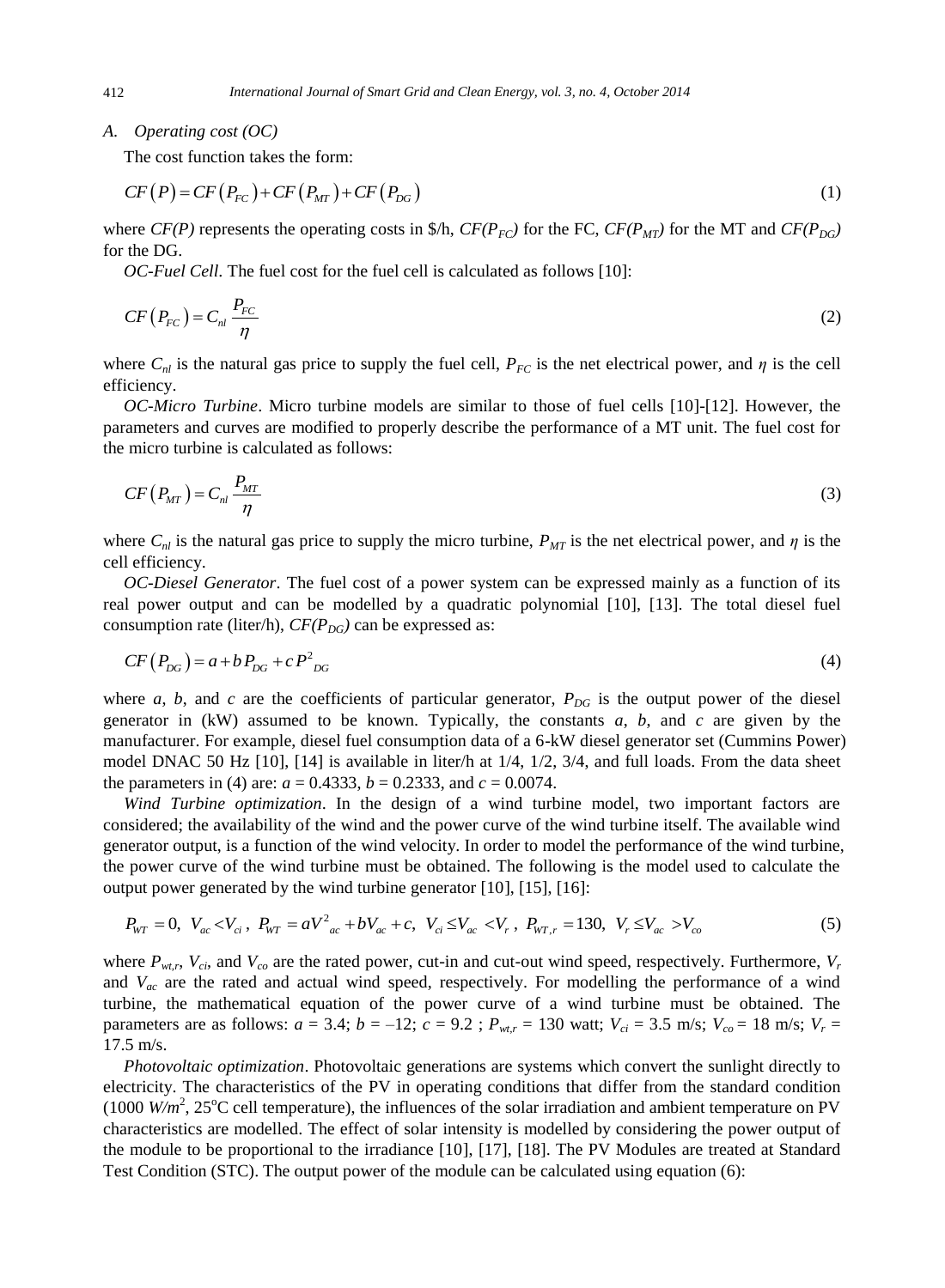*Ontoseno Penangsang et al.: Optimal power flow using multi-objective genetic algorithm to minimize generation emission* <sup>⋯</sup> 413

$$
P_{\text{PV}} = P_{\text{STC}} \frac{G_{\text{ING}}}{G_{\text{STC}}} + k(T_{\text{C}} - T_{\text{r}}) \tag{6}
$$

where  $P_{PV}$  is the output power of the module at irradiance  $G_{ING}$ ,  $P_{STC}$  is the module maximum power at STC, *GING* is incident irradiance, *GSTC* is irradiance at STC 1000 *W/m*<sup>2</sup> , *k* is temperature coefficient of power,  $T_c$  is the cell temperature,  $T_r$  is the reference temperature. SOLAREX MSX-83 modules are used in this research. Their output characteristics are: peak power  $= 83$  *W*, voltage at peak power  $= 17.1$  *V*, current at peak power  $= 4.84$  *A*, short circuit current  $= 5.27$  *A*, and open circuit voltage  $= 21.2$  *V* at STC.

*System Constraints*. Power balance constraints: To meet the active power balance, an equality constraint is imposed [10]:

$$
P_{net} = P_L - P_{PV} - P_{WT} \tag{7}
$$

where  $P_L$  is the total power demanded in kW,  $P_{PV}$  the output power of the photovoltaic cell in kW,  $P_{WT}$ the output power of the wind turbine in kW.

Generation capacity constraints: For stable operation, real power output of each generator is restricted by lower and upper limits as follows:

$$
P_i^{\min} \le P_i \le P_i^{\max} \qquad \forall_i = 1, 2, \cdots, N \tag{8}
$$

where  $P_i^{min}$  is the minimum operating power of unit *i* and  $P_i^{max}$  is the maximum operating power of unit *i*. Unit *i* is FC, MT, and DG.

#### *B. Emission level*

The atmospheric pollutants such as sulphur oxides *SO2*, carbon oxides *CO2*, and nitrogen oxides *NOx*  caused by fossil-fueled thermal units can be modeled separately. The total g/h emission of these pollutants can be expressed as [10], [21]:

$$
E(P) = (\alpha_{FC} + \beta_{FC} + \gamma_{FC})P_{FC} + (\alpha_{MT} + \beta_{MT} + \gamma_{MT})P_{MT} + (\alpha_{DG} + \beta_{DG} + \gamma_{DG})P_{DG}
$$
(9)

where  $\alpha_{FC}$ ,  $\alpha_{MT}$ , and  $\alpha_{DG}$  are nonnegative coefficients of SO<sub>2</sub>;  $\beta_{FC}$ ,  $\beta_{MT}$ , and  $\beta_{DG}$  are nonnegative coefficients of CO2; *γFC*, *γMT*, and *γDG* are nonnegative coefficients of *NOx.*

For the emission model introduced in [20] and [21], we propose to evaluate the parameters  $\alpha_{FC}$ ,  $\alpha_{MT}$ ,  $\alpha_{DG}$ ,  $\beta_{FC}$ ,  $\beta_{MT}$ ,  $\beta_{DG}$ ,  $\gamma_{FC}$ ,  $\gamma_{MT}$ , and  $\gamma_{DG}$  using the data available in [19]. Thus, the emission per day for the FC, MT, and DG is estimated, and the characteristics of each generator will be detached accordingly.

# *C. Optimal power flow*

For a balanced three-phase system, power-flow equations are given in [22]:

$$
P_i = V_i \sum_{i=1}^N Y_{ij} V_j \cos\left(\delta_i - \delta_j - \theta_{ij}\right), \ Q_i = V_i \sum_{i=1}^N Y_{ij} V_j \sin\left(\delta_i - \delta_j - \theta_{ij}\right), \ I_{ij} = \left|V_i e^{i\delta_i} - V_j e^{i\delta_j}\right| \tag{10}
$$

where  $i = 1,..., N$ . *N* is the number of buses. In equation (10),  $Y_{ij}$  and  $\theta_{ij}$  are the admittances magnitude and phase,  $Y_{ii}$  are the self-admittances,  $Y_{ii}$  ( $i \neq j$ ) are the cross admittances, and  $I_{ii}$  are the line currents (magnitude).

#### **3. Implementation of the Algorithm**

The key characteristics of the proposed algorithm are as follows [7]:

- Power output of WT is calculated according to the relation between the wind speed and the output power
- Power output of PV is calculated according to the effect of the temperature and the solar radiation that are different from the standard test condition.
- It is assumed that the WT and PV deliver free cost power in terms of running as well being emission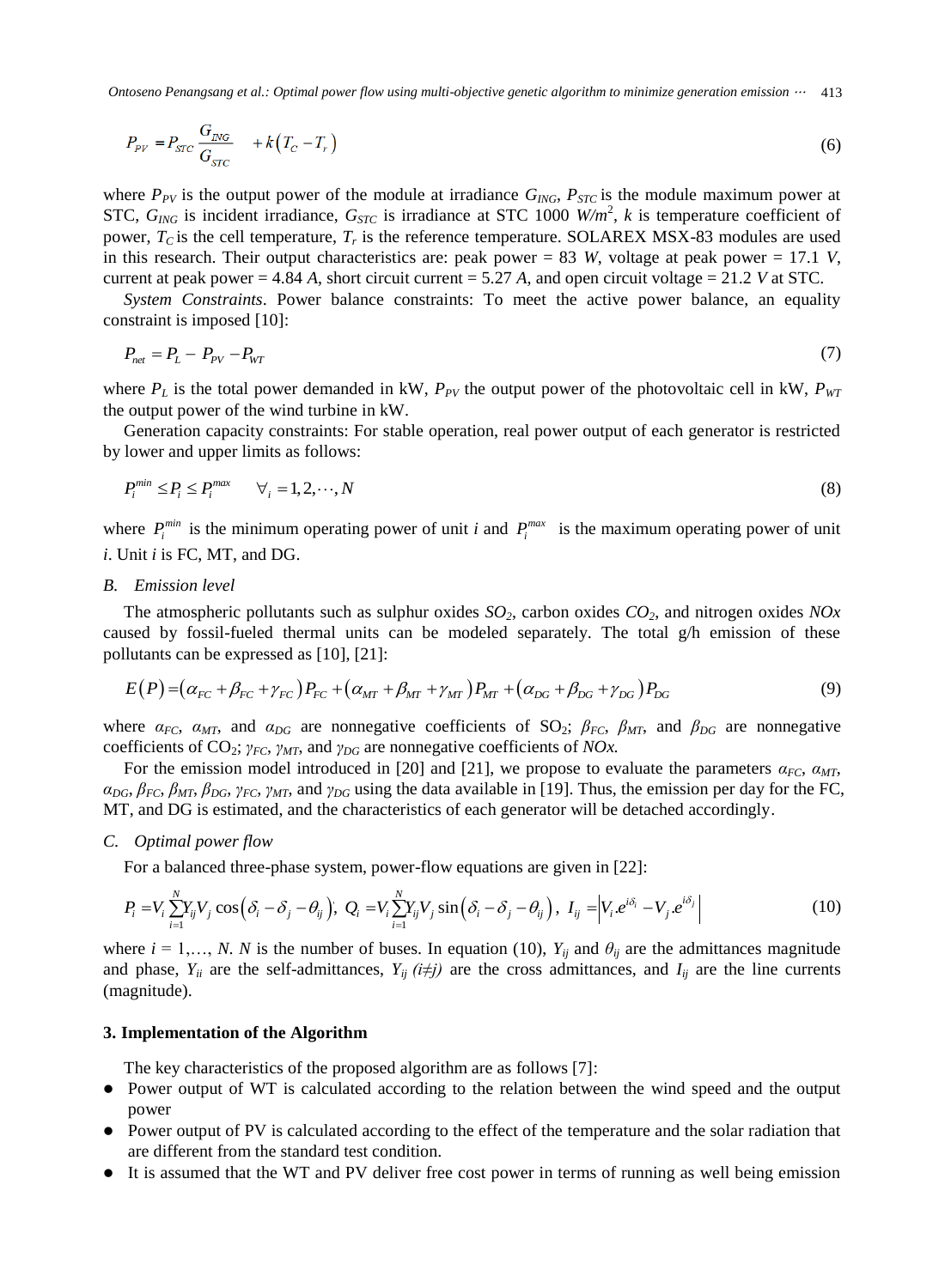free. Furthermore, their output power is treated as a negative load, determine the different between the actual load and WT and PV output power. The net load is calculated if the output from PV and WT is smaller than the total load demand.

• Choose serving the load by other sources (FC or MT or DG) according to the objective functions, where FC is the cheapest source and DG is the most expensive one.

#### **4. Multi-Objective Genetic Algorithm**

The simplest and most obvious approach to multi-objective optimization is to combine the objectives into one aggregating function, and to treat the problem like a single objective optimization problem. Therefore, it is commonly used because of its simplicity and computational efficiency. The weighted sum approach combines objectives using weights [7]. It can be expressed as: The *v* pine t  $\mathbf{m}$  .  $\mathbf{L}$  $cy.$  The weig

$$
fitness = w_1 CF(P) + w_2 E(P)
$$
\n(11)

In this research the weighting factor was selected to 0.5. Therefore, the priority of operation cost and emissions is balanced. This multi-objective can easily handle mixed- integer variables, non-smooth functions, and logical constraints [8], as shown in the following flow chart in Fig. 3. righlae n riables, r operati p<sub>opulati</sub>on



Fig. 3. Flow chart of multi-objective genetic algorithm.

#### **5. Results and Discussion**

from FC. The second best choice is the use of the MT. When the load is high, all the generators are used  $\mathbf{h}$  $\mathfrak{c}$ . The  $\partial \mathfrak{c}$ that when the load demand is low, the best choice in terms of cost and emission is to use the output power with demand from 17 kW to 80 kW. The available power from PV and WT are used first. The best results of 1 ac em with va cost and emission objective function (fitness) for both approaches is shown in Fig. 4. Table 1 confirms The test system is shown in Fig. 2. The optimization model is applied to the system with varying load the cost and emission functions considering the OPF are given in Table 1. The convergence of operation to serve the load. It also confirms that the solution is suitable and can be used in real power system because the voltage magnitude and angle, and the reactive power are considered including the losses.

Table 2 shows different results of the cost savings and emission reductions in micro-grid without considering OPF. It shows that the results are better than optimization considering the OPF because limitations of the system variables are not considered.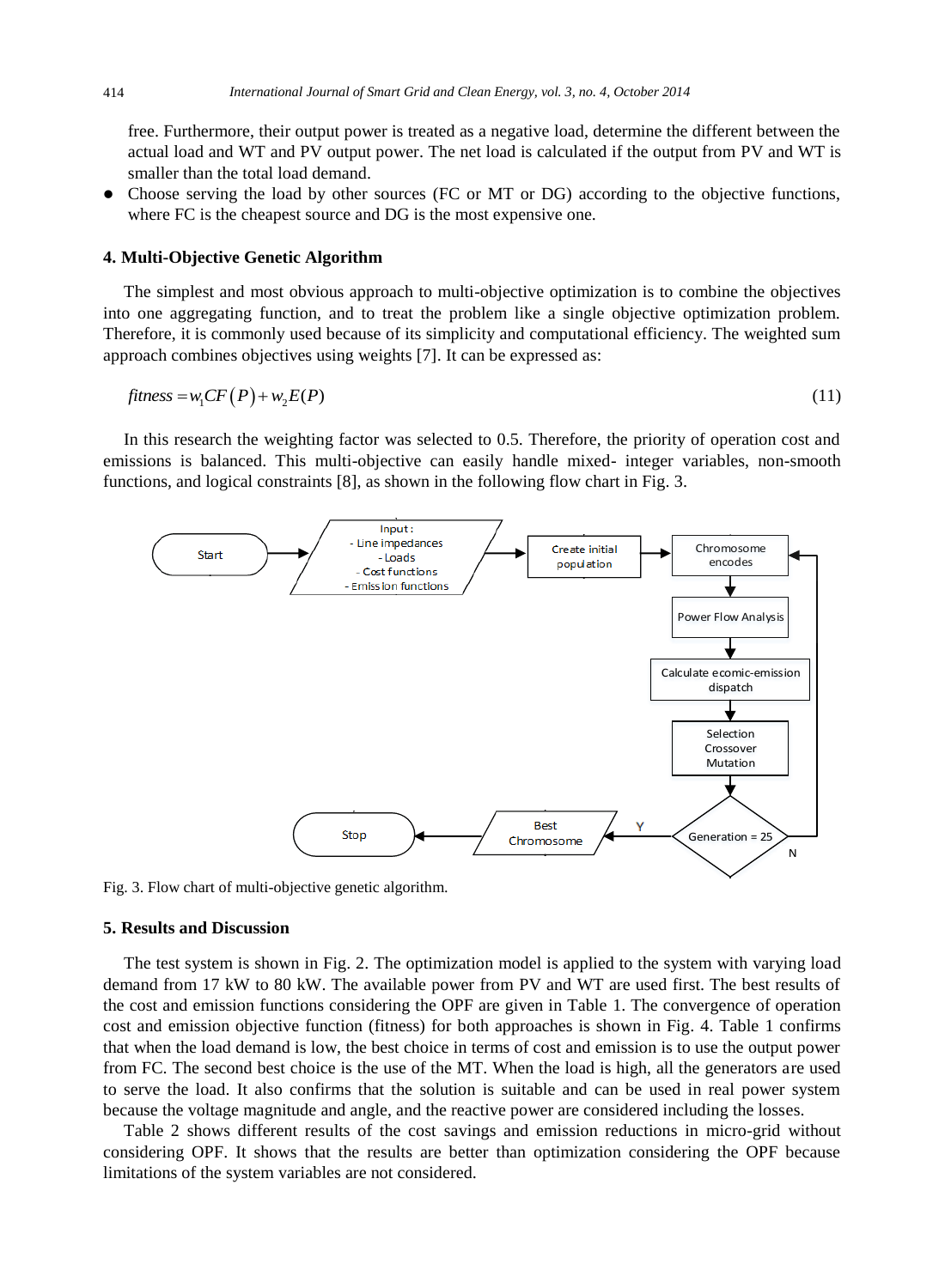| Total Load | <b>PV Power</b> | <b>WT Power</b> | <b>FC Power</b> | <b>MT Power</b> | DG Power | <b>Total Emissions</b> | Total Costs (\$/h) |
|------------|-----------------|-----------------|-----------------|-----------------|----------|------------------------|--------------------|
| (kW/h)     | (kW/h)          | (kW/h)          | (kW/h)          | (kW/h)          | (kW/h)   | (g/h)                  |                    |
| 17.592     | 0.342           | 2.971           | 12.698          | 1.568           | 0.012    | 17.645                 | 3.192187345        |
| 34.166     | 0.342           | 2.971           | 30.39           | 0.261           | 0.202    | 39.171                 | 4.666322832        |
| 54.643     | 0.342           | 2.971           | 41.613          | 9.457           | 0.26     | 71.856                 | 10.08247088        |
| 77.17      | 0.342           | 2.971           | 44.785          | 28.857          | 0.214    | 113.95                 | 15.73494531        |

Table 1. Objective function considering OPF

Table 2. Objective function without considering OPF

| <b>Total Load</b><br>(kW/h) | <b>PV Power</b><br>(kW/h) | <b>WT Power</b><br>(kW/h) | <b>FC Power</b><br>(kW/h) | MT Power<br>(kW/h) | <b>DG Power</b><br>(kW/h) | <b>Total Emissions</b><br>(g/h) | Total Costs (\$/h) |
|-----------------------------|---------------------------|---------------------------|---------------------------|--------------------|---------------------------|---------------------------------|--------------------|
| 17.592                      | 0.342                     | 2.971                     | 14.001                    | 0.371              | 0.016                     | 16.744                          | 2.428579204        |
| 34.166                      | 0.342                     | 2.971                     | 30.781                    | 0.025              | 0.055                     | 35.635                          | 4.436633186        |
| 54.643                      | 0.342                     | 2.971                     | 49.764                    | 1.648              | 0.009                     | 59.016                          | 8.87800469         |
| 77.17                       | 0.342                     | 2.971                     | 48.468                    | 25.434             | 0.101                     | 108.388                         | 15.39362973        |



Fig. 4. Convergence of objective functions.

# **6. Conclusions**

This research suggests an algorithm to compute the optimal energy management in islanded micro-grid. This optimization minimizes the operational cost and the emissions while constraining it to meet customer demand and safety of the micro-grid system. This method which integrates Optimal Power Flow with Economic-Emission Dispatch successfully determines optimal solution close to real condition as well as safety of the system.

### **References**

- [1] Wang JH, Tai NL, Song K. Penetration level permission of for DG in distributed network considering relay protection. *Proceedings of the CSEE*, 2010; 30(22):37-43.
- [2] Yu K, Cao Y, Chen X. Dynamic probability power flow of district grid containing distributed generation. *Proceedings of the CSEE*, 2011; 31(1):20-25.
- [3] Zhong Q, *et al*. Environmental and economic dispatch model for smart microgrid based on shuffled frog leap algorithm optimized by random Nelder mead. Przegląd Elektrotechniczny, R. 89 NR 3b/2013.
- [4] Zhao B, Guo CX, Cao YJ. A multiagent-based particle swarm optimization approach for optimal reactive power dispatch. *IEEE Transactions on Power Systems*, May 2005; 20(2):1070-1078.
- [5] Cai HR,. Chung CY, Wong KP. Application of differential evolution algorithm for transient stability constrained optimal power flow. *IEEE Transactions on Power Systems*, May 2007; 23(2):719-728.
- [6] Su C, Chen Z. An optimal power flow (OPF) method with improved power system stability. In: *Proc. Universities Power Engineering Conference, 2010 45th International*. IEEE, 2010.
- [7] Mohamed FA, Koivo HN. Environmental/economic power dispatch of microgrid using multiobjective genetic algorithms. Presented at: International Renewable Energy Congress, Sousse, Tunisia, November 5-7, 2010.